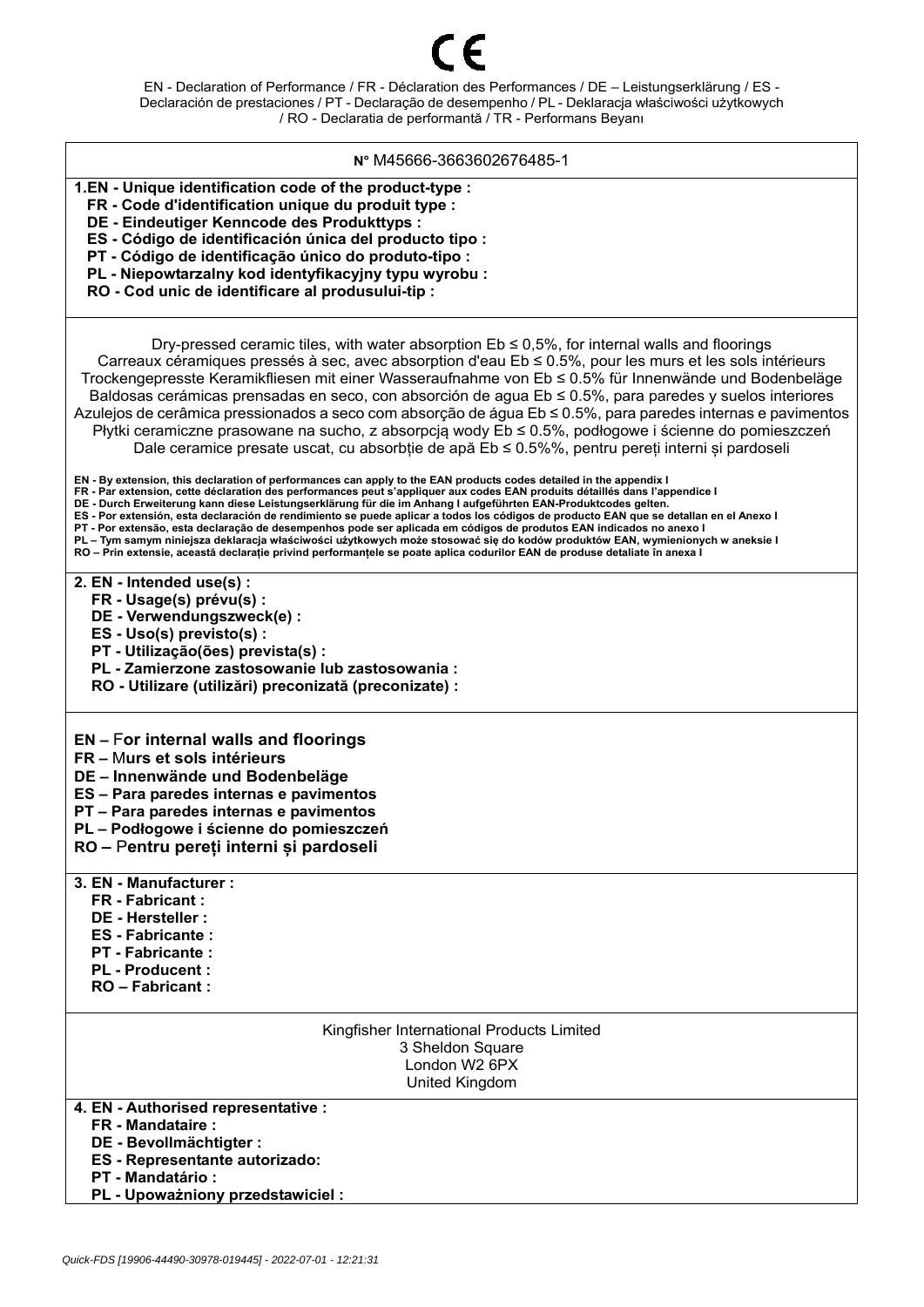CE

| RO - Reprezentant autorizat :                                                                                                                                                                                                                                                                                                                                                                                                                                                                                                                                                                                                                                                               |
|---------------------------------------------------------------------------------------------------------------------------------------------------------------------------------------------------------------------------------------------------------------------------------------------------------------------------------------------------------------------------------------------------------------------------------------------------------------------------------------------------------------------------------------------------------------------------------------------------------------------------------------------------------------------------------------------|
|                                                                                                                                                                                                                                                                                                                                                                                                                                                                                                                                                                                                                                                                                             |
| 5. EN - System(s) of assessment and verification of constancy of performance :<br>FR - Système(s) d'évaluation et de vérification de la constance des performances :                                                                                                                                                                                                                                                                                                                                                                                                                                                                                                                        |
| DE - System(e) zur Bewertung und Überprüfung der Leistungsbeständigkeit :                                                                                                                                                                                                                                                                                                                                                                                                                                                                                                                                                                                                                   |
| ES - Sistemas de evaluación y verificación de la constancia de las prestaciones :                                                                                                                                                                                                                                                                                                                                                                                                                                                                                                                                                                                                           |
| PT - Sistema(s) de avaliação e verificação da regularidade do desempenho :<br>PL - System(-y) oceny i weryfikacji stałości właściwości użytkowych :                                                                                                                                                                                                                                                                                                                                                                                                                                                                                                                                         |
| RO - Sistemul (sistemele) de evaluare și de verificare a constanței performanței :                                                                                                                                                                                                                                                                                                                                                                                                                                                                                                                                                                                                          |
|                                                                                                                                                                                                                                                                                                                                                                                                                                                                                                                                                                                                                                                                                             |
| 4                                                                                                                                                                                                                                                                                                                                                                                                                                                                                                                                                                                                                                                                                           |
| 6a) EN - Harmonized standard / Notified body/ies :                                                                                                                                                                                                                                                                                                                                                                                                                                                                                                                                                                                                                                          |
| FR - Norme harmonisée / Organisme(s) notifié(s) :                                                                                                                                                                                                                                                                                                                                                                                                                                                                                                                                                                                                                                           |
| DE - Harmonisierte Norm / Notifizierte Stelle(n) :<br>ES - Norma armonizada / Organismos notificados :                                                                                                                                                                                                                                                                                                                                                                                                                                                                                                                                                                                      |
| PT - Norma harmonizada / Organismo(s) notificado(s) :                                                                                                                                                                                                                                                                                                                                                                                                                                                                                                                                                                                                                                       |
| PL - Norma zharmonizowana / Jednostka lub jednostki notyfikowane :                                                                                                                                                                                                                                                                                                                                                                                                                                                                                                                                                                                                                          |
| RO - Standard armonizat / Organism (organisme) notificat(e) :                                                                                                                                                                                                                                                                                                                                                                                                                                                                                                                                                                                                                               |
| TR - Harmonize standart / Onaylanmış kuruluş(lar) :                                                                                                                                                                                                                                                                                                                                                                                                                                                                                                                                                                                                                                         |
| EN 14411: 2016                                                                                                                                                                                                                                                                                                                                                                                                                                                                                                                                                                                                                                                                              |
| 6b) EN - European Assessment Document (EAD) - European Technical Assessment :<br>FR - Document d'évaluation européen (DEE) - Évaluation technique européenne :<br>DE - Europäisches Bewertungsdokument (EBD) - Europäische Technische Bewertung :<br>ES - Documento de evaluación europeo (DEE) - Evaluación técnica europea :<br>PT - Documento de Avaliação Europeu (DAE) - Avaliação Técnica Europeia :<br>PL - Europejski dokument oceny (EDO) - Europejska ocena techniczna :<br>RO - Documentul de evaluare european (DEE) - Evaluarea tehnică europeană<br>EN - Technical Assessment Body - Notified body/ies :<br>FR - Organisme d'évaluation technique - Organisme(s) notifié(s) : |
| DE - Technische Bewertungsstelle - Notifizierte Stelle(n) :                                                                                                                                                                                                                                                                                                                                                                                                                                                                                                                                                                                                                                 |
| ES - Organismo de evaluación técnica - Organismos notificados :                                                                                                                                                                                                                                                                                                                                                                                                                                                                                                                                                                                                                             |
| PT - Organismo de Avaliação Técnica - Organismo(s) notificado(s) :                                                                                                                                                                                                                                                                                                                                                                                                                                                                                                                                                                                                                          |
| PL - Jednostka ds. oceny technicznej - Jednostka lub jednostki notyfikowane :                                                                                                                                                                                                                                                                                                                                                                                                                                                                                                                                                                                                               |
| RO - Organismul de evaluare tehnică - Organism (organisme) notificat(e) :                                                                                                                                                                                                                                                                                                                                                                                                                                                                                                                                                                                                                   |
| Not relevant                                                                                                                                                                                                                                                                                                                                                                                                                                                                                                                                                                                                                                                                                |
| Pas applicable                                                                                                                                                                                                                                                                                                                                                                                                                                                                                                                                                                                                                                                                              |
| Nicht anwendbar                                                                                                                                                                                                                                                                                                                                                                                                                                                                                                                                                                                                                                                                             |
| Nu se aplică                                                                                                                                                                                                                                                                                                                                                                                                                                                                                                                                                                                                                                                                                |
| Não aplicável                                                                                                                                                                                                                                                                                                                                                                                                                                                                                                                                                                                                                                                                               |
| Nie dotyczy                                                                                                                                                                                                                                                                                                                                                                                                                                                                                                                                                                                                                                                                                 |
| Nu se aplică                                                                                                                                                                                                                                                                                                                                                                                                                                                                                                                                                                                                                                                                                |
| 7. EN - Declared performance/s :                                                                                                                                                                                                                                                                                                                                                                                                                                                                                                                                                                                                                                                            |
| FR - Performance(s) déclarée(s) :                                                                                                                                                                                                                                                                                                                                                                                                                                                                                                                                                                                                                                                           |
| DE - Erklärte Leistung(en) :<br><b>ES - Prestaciones declaradas:</b>                                                                                                                                                                                                                                                                                                                                                                                                                                                                                                                                                                                                                        |
| PT - Desempenho(s) declarado(s) :                                                                                                                                                                                                                                                                                                                                                                                                                                                                                                                                                                                                                                                           |
| PL - Deklarowane właściwości użytkowe:                                                                                                                                                                                                                                                                                                                                                                                                                                                                                                                                                                                                                                                      |
| RO - Performanța (performanțe) declarată (declarate) :                                                                                                                                                                                                                                                                                                                                                                                                                                                                                                                                                                                                                                      |
|                                                                                                                                                                                                                                                                                                                                                                                                                                                                                                                                                                                                                                                                                             |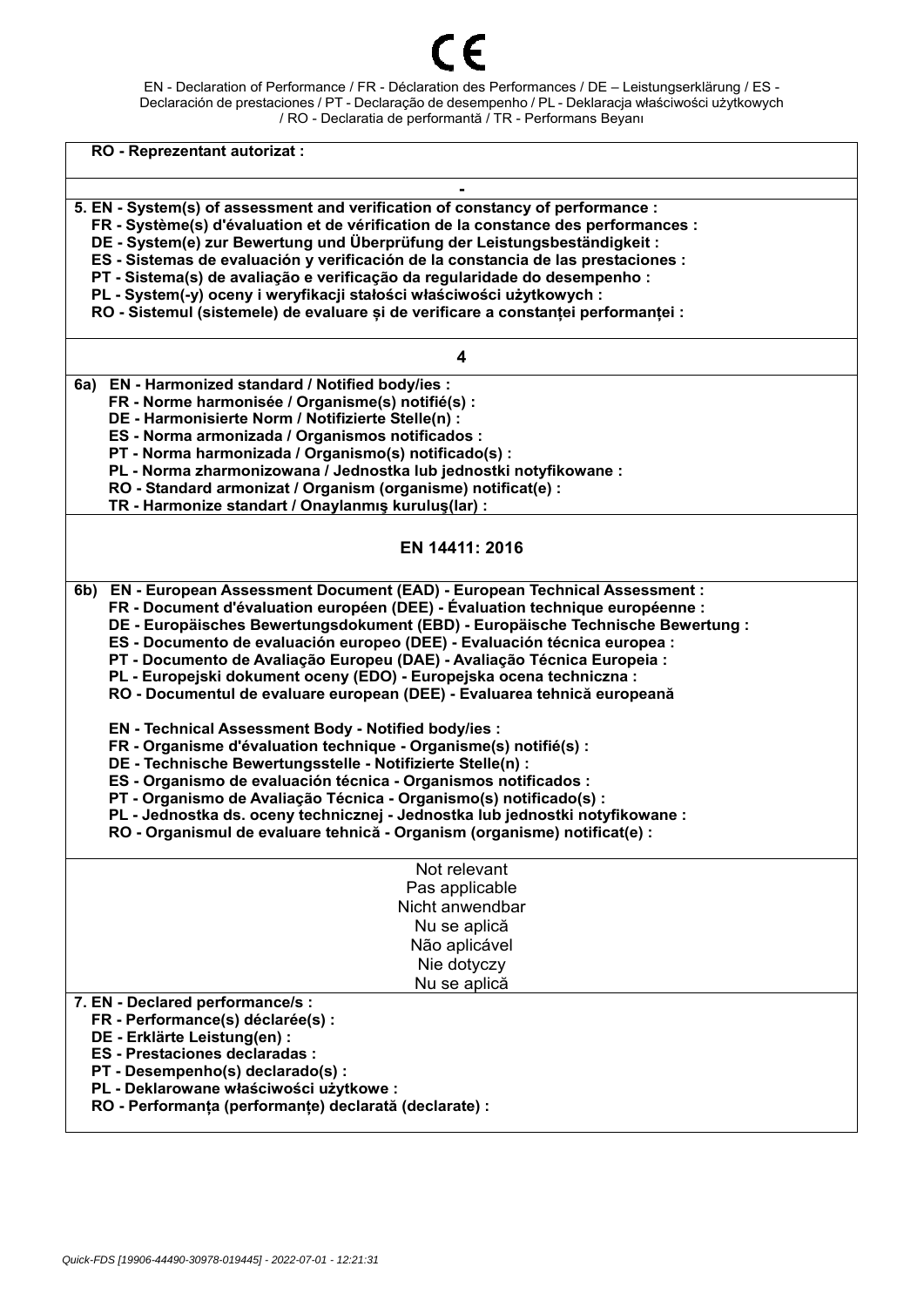| <b>EN</b> - Essential Characteristics                              | <b>EN</b> - Performance   | EN - Standard / EAD<br>FR - Norme / DEE<br>DE - Norm / EBD<br>ES - Norma / DEE<br>PT - Norma / DAE<br>PL - Norma / EDO<br>RO - Standard / DEE<br>TR - Standart / EAD |
|--------------------------------------------------------------------|---------------------------|----------------------------------------------------------------------------------------------------------------------------------------------------------------------|
| <b>Reaction to Fire</b>                                            | Class A1/A1fl             | EN 14411:2016                                                                                                                                                        |
| Release of dangerous substances (Cd, Pb)                           | <b>NPD</b>                |                                                                                                                                                                      |
| <b>Adhesion/</b> Cementitious adhesive Type C2                     | $>1$ N/mm <sup>2</sup>    |                                                                                                                                                                      |
| <b>Breaking strength</b>                                           | >1300N                    |                                                                                                                                                                      |
| <b>Slipperiness</b>                                                | NPD                       |                                                                                                                                                                      |
| <b>Durability for: Internal use</b>                                | Pass                      |                                                                                                                                                                      |
|                                                                    |                           |                                                                                                                                                                      |
| FR - Caractéristiques Essentielles                                 | <b>FR</b> - Performance   |                                                                                                                                                                      |
| <b>Réaction au feu</b>                                             | A1/A1fI                   |                                                                                                                                                                      |
|                                                                    |                           |                                                                                                                                                                      |
| Relargage de substances dangereuses (Cd, Pb)                       | <b>NPD</b>                |                                                                                                                                                                      |
| Adhésion/ Mortier colle, Type C2                                   | $>1$ N/mm <sup>2</sup>    |                                                                                                                                                                      |
| Force de rupture                                                   | >1300 N                   |                                                                                                                                                                      |
| <b>Glissance</b>                                                   | <b>PND</b>                |                                                                                                                                                                      |
| Durabilité : pour usage intérieur                                  | Conforme                  |                                                                                                                                                                      |
|                                                                    |                           |                                                                                                                                                                      |
| <b>DE - Wesentlichen Merkmale</b>                                  | <b>DE</b> - Leistung      |                                                                                                                                                                      |
| <b>Brandverhalten</b>                                              | A1/A1f1                   |                                                                                                                                                                      |
| Freisetzung gefährlicher Substanzen (Cd, Pb)                       | <b>NPD</b>                |                                                                                                                                                                      |
| Haftfestigkeit/Haftfähigkeit: Zementkleber Typ C2                  | $>1$ N/mm <sup>2</sup>    |                                                                                                                                                                      |
| <b>Bruchfestigkeit</b>                                             | >1300 N                   |                                                                                                                                                                      |
| Schlüpfrigkeit                                                     | <b>NPD</b>                |                                                                                                                                                                      |
| Haltbarkeit: Gebrauch im Innenbereich                              | <b>Bestanden</b>          |                                                                                                                                                                      |
|                                                                    |                           |                                                                                                                                                                      |
| <b>ES - Características Esenciales</b>                             | <b>ES</b> - Prestación    |                                                                                                                                                                      |
| Reacción al fuego                                                  | A1/A1fI                   |                                                                                                                                                                      |
| Emisión de sustancias peligrosas (Cd, Pb)                          | <b>NPD</b>                |                                                                                                                                                                      |
| Adhesión/ Con adhesive tipo C2                                     | $>1$ N/mm <sup>2</sup>    |                                                                                                                                                                      |
| Fuerza de rotura                                                   | >1300N                    |                                                                                                                                                                      |
| <b>Deslizamiento</b>                                               | <b>NPD</b>                |                                                                                                                                                                      |
| Durabilidad para: Usos interiores                                  | Aprobado                  |                                                                                                                                                                      |
|                                                                    |                           |                                                                                                                                                                      |
| PT - Características Essenciais                                    | PT - Desempenho           |                                                                                                                                                                      |
| Reação ao fogo                                                     | A1/A1f1                   |                                                                                                                                                                      |
| Libertação de substâncias perigosas (Cd, Pb)                       | <b>NPD</b>                |                                                                                                                                                                      |
| Força de ligação/Aderência: cola de cimento Tipo<br>C <sub>2</sub> | $>1$ N/mm <sup>2</sup>    |                                                                                                                                                                      |
| Resistência máxima                                                 | >1300N                    |                                                                                                                                                                      |
| Textura escorregadia                                               | <b>NPD</b>                |                                                                                                                                                                      |
| Durabilidade: Uso interno                                          | Aprovado                  |                                                                                                                                                                      |
|                                                                    |                           |                                                                                                                                                                      |
| PL - Zasadnicze Charakterystyki                                    | PL - Właściwości użytkowe |                                                                                                                                                                      |
| Reackcja na ogień                                                  | A1/A1fI                   |                                                                                                                                                                      |
| Uwalnianie niebezpiecznych substancji (Cd, Pb)                     | <b>NPD</b>                |                                                                                                                                                                      |
| Przyczepność/Adhezja: kleje na bazie cementu Typ<br>C <sub>2</sub> | $>1$ N/mm <sup>2</sup>    |                                                                                                                                                                      |
| Wytrzymałość na rozerwanie                                         | >1300N                    |                                                                                                                                                                      |
| <b>Śliskość</b>                                                    | <b>NPD</b>                |                                                                                                                                                                      |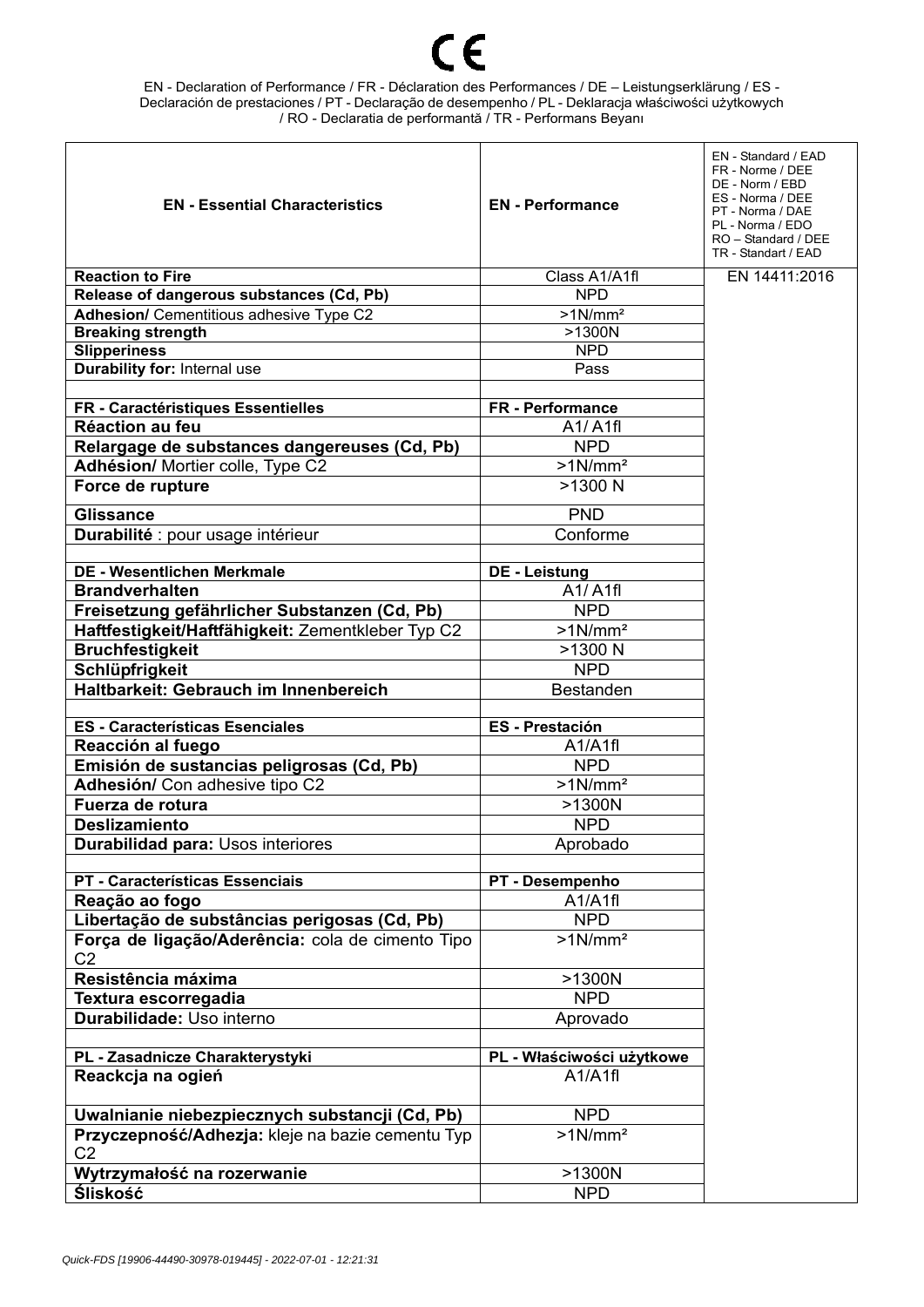| Trwałość: Stosowanie wewnątrz                      | Przejście               |
|----------------------------------------------------|-------------------------|
|                                                    |                         |
| <b>RO - Caracteristicile Esentiale</b>             | <b>RO</b> - Performanta |
| Reactie la foc                                     | A1/A1fI                 |
| Eliberare de substanțe periculoase (Cd, Pb)        | <b>NPD</b>              |
| Rezistență la îmbinare/Aderență: adeziv pe bază de | $>1$ N/mm <sup>2</sup>  |
| ciment tip C2                                      |                         |
| Rezistentă la rupere                               | >1300N                  |
| <b>Alunecare</b>                                   | <b>NPD</b>              |
| Durabilitate: Utilizare la interior                | Admis                   |
|                                                    |                         |

**8. EN - Appropriate Technical Documentation and/or Specific Technical Documentation :** 

 **FR – Documentation technique appropriée et/ou documentation technique spécifique :** 

 **DE – Angemessene Technische Dokumentation und/oder Spezifische Technische Dokumentation :** 

 **ES – Documentación técnica adecuada o documentación técnica específica :** 

 **PT – Documentação Técnica Adequada e/ou Documentação Técnica Específica :** 

 **PL – Odpowiednia dokumentacja techniczna lub specjalna dokumentacja techniczna :** 

 **RO – Documentație tehnică adecvată și/sau documentație tehnică specifică :** 

 **TR - Uygun teknik belge ve/veya spesifik teknik belge :**

**9.** EN - The performance of the product identified above is in conformity with the set of declared performance/s. This declaration of performance is issued, in accordance with Regulation (EU) No 305/2011, under the sole responsibility of the manufacturer identified above

**-** 

FR - Les performances du produit identifié ci-dessus sont conformes aux performances déclarées. Conformément au règlement (UE) no 305/2011, la présente déclaration des performances est établie sous la seule responsabilité du fabricant mentionné ci-dessus.

DE - Die Leistung des vorstehenden Produkts entspricht der erklärten Leistung/ den erklärten Leistungen. Für die Erstellung der Leistungserklärung im Einklang mit der Verordnung (EU) Nr. 305/2011 ist allein der obengenannte Hersteller verantwortlich.

ES - Las prestaciones del producto identificado anteriormente son conformes con el conjunto de prestaciones declaradas. La presente declaración de prestaciones se emite, de conformidad con el Reglamento (UE) no 305/2011, bajo la sola responsabilidad del fabricante arriba identificado.

PT - O desempenho do produto identificado acima está em conformidade com o conjunto de desempenhos declarados. A presente declaração de desempenho é emitida, em conformidade com o Regulamento (UE) n.o 305/2011, sob a exclusiva responsabilidade do fabricante identificado acima.

PL - Właściwości użytkowe określonego powyżej wyrobu są zgodne z zestawem deklarowanych właściwości użytkowych. Niniejsza deklaracja właściwości użytkowych wydana zostaje zgodnie z rozporządzeniem (UE) nr 305/2011 na wyłączną odpowiedzialność producenta określonego powyżej.

RO - Performanța produsului identificat mai sus este în conformitate cu setul de performanțe declarate. Această declarație de performanță este eliberată în conformitate cu Regulamentul (UE) nr. 305/2011, pe răspunderea exclusivă a fabricantului identificat mai sus.

TR - Yukarıda belirtilen ürünün performans beyanı, beyan edilen performans veya performanslar ile uyumludur. Bu performans beyanı 305/2011 sayılı AB düzenlemesi uyarında tamamen yukarıda belirtilen üreticinin sorumluluğunda olmak üzere düzenlenmiştir.

EN - Signed for and on behalf of the manufacturer by :

- FR Signé pour le fabricant et en son nom par :
- DE Unterzeichnet für den Hersteller und im Namen des Herstellers von :
- ES Firmado por y en nombre del fabricante por :

PT - Assinado por e em nome do fabricante por :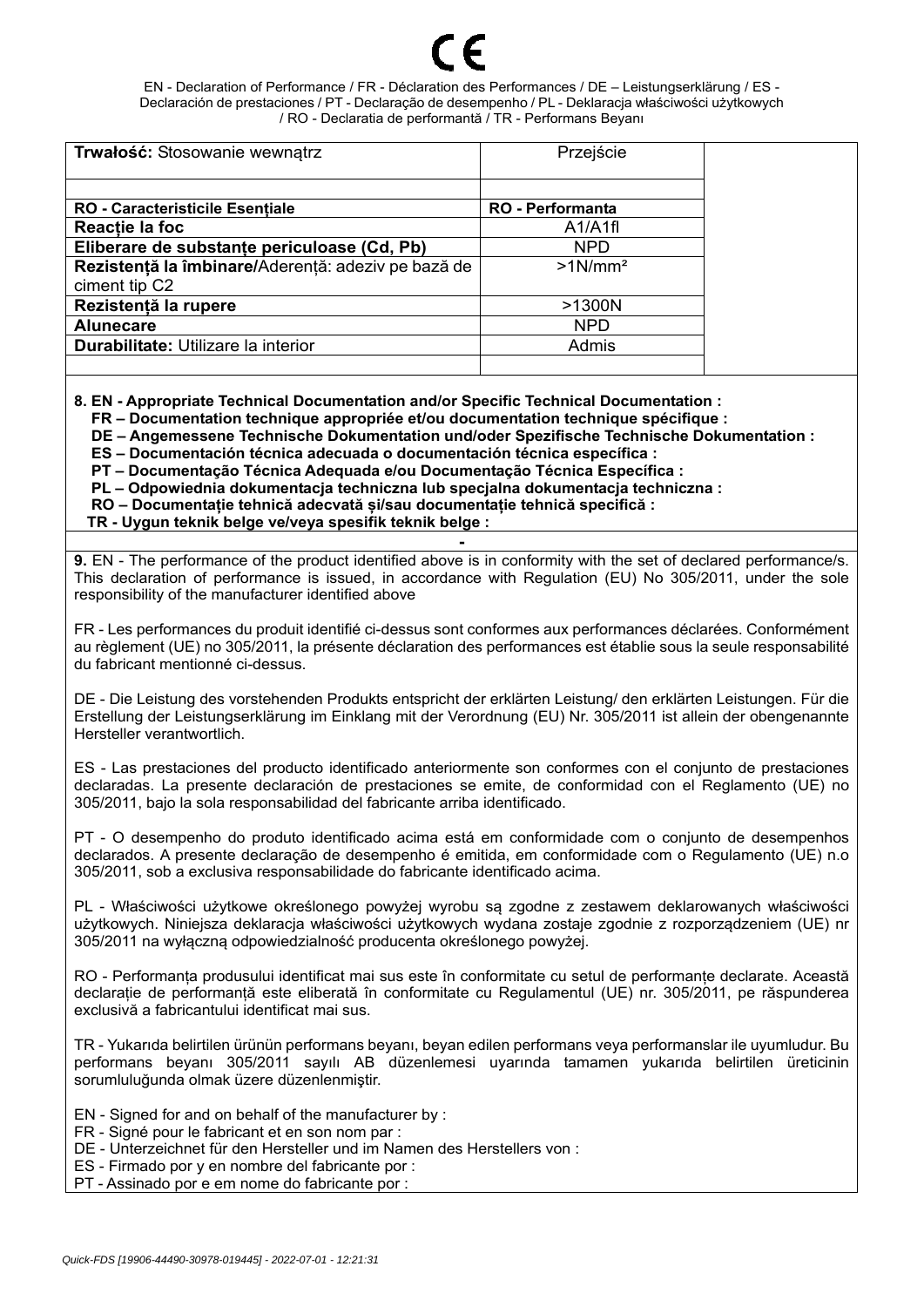PL - Imieniu producenta podpisał(-a) : RO - Semnată pentru și în numele fabricantului de către : TR - Üreticiyi temsilen aşağıdakiler tarafından imzalanmıştır :

Lisa Davis Group Quality Director

Kingfisher International Products Limited 3 Sheldon Square London W2 6PX United Kingdom

02/07/2018

Lysa Davis

APPENDIX I

EAN(s) Pine wood 20X80 grey \_ 3663602676485 Pine wood 20X80 Natural SD3 \_ 3663602675785 Pine wood 20X80 white SD2 \_ 3663602675792 Pine wood 20X80 Greige \_ 3663602675808 Birch 15x90 Natural \_ 3663602676690 Smooth 60X60 Grey \_ 3663602676867 Smooth 60X60 Dark grey \_ 3663602676881 Smooth 60X60 White \_ 3663602676904 Smooth 60X60 Greige \_ 3663602676928 Smooth 30X60 Grey \_ 3663602676942 Smooth 30X60 Dark grey \_ 3663602676959 Smooth 30X60 White \_ 3663602676966 Smooth 30X60 Greige \_ 3663602676973 Metalized 60X60 Anthracite \_ 3663602677178 Metalized 30X60 Grey \_ 3663602677192 Metalized 60X60 Grey \_ 3663602677215 Metalized 30X60 Anthracite \_ 3663602677222 Hydrolic plain square 20x20 Black \_ 3663602677598 Hydrolic plain square 20x20 Anthracite \_ 3663602677604 Hydrolic plain square 20x20 Light grey \_ 3663602677611 Hydrolic plain square 20x20 White \_ 3663602677628 Hydrolic plain square 20x20 Marine blue \_ 3663602677635 Hydrolic plain square 20x20 Light blue \_ 3663602677642 Hydrolic B&W design 1 20x20 STAR \_ 3663602677659 Hydrolic B&W design 2 20x20 3D \_ 3663602677666 Hydrolic B&W design 3 20x20 FLOWER \_ 3663602677673 Hydrolic B&W design 4 20x20 CIRCLE \_ 3663602677680 Hydrolic B&W design 5 20x20 CALISSON 3663602677697 Hydrolic COLOR design 1 20x20 CIRCLE blue 3663602677703 Hydrolic COLOR design 2 20x20 FLOWER blue \_ 3663602677710 Hydrolic COLOR design 3 20x20 CALISSON blue \_ 3663602677727 Hydrolic plain hexagonal 25X28 Anthracite \_ 663602677734 Hydrolic plain hexagonal 25X28 Light grey \_ 3663602677741 Hydrolic plain hexagonal 25X28 White \_ 3663602677758